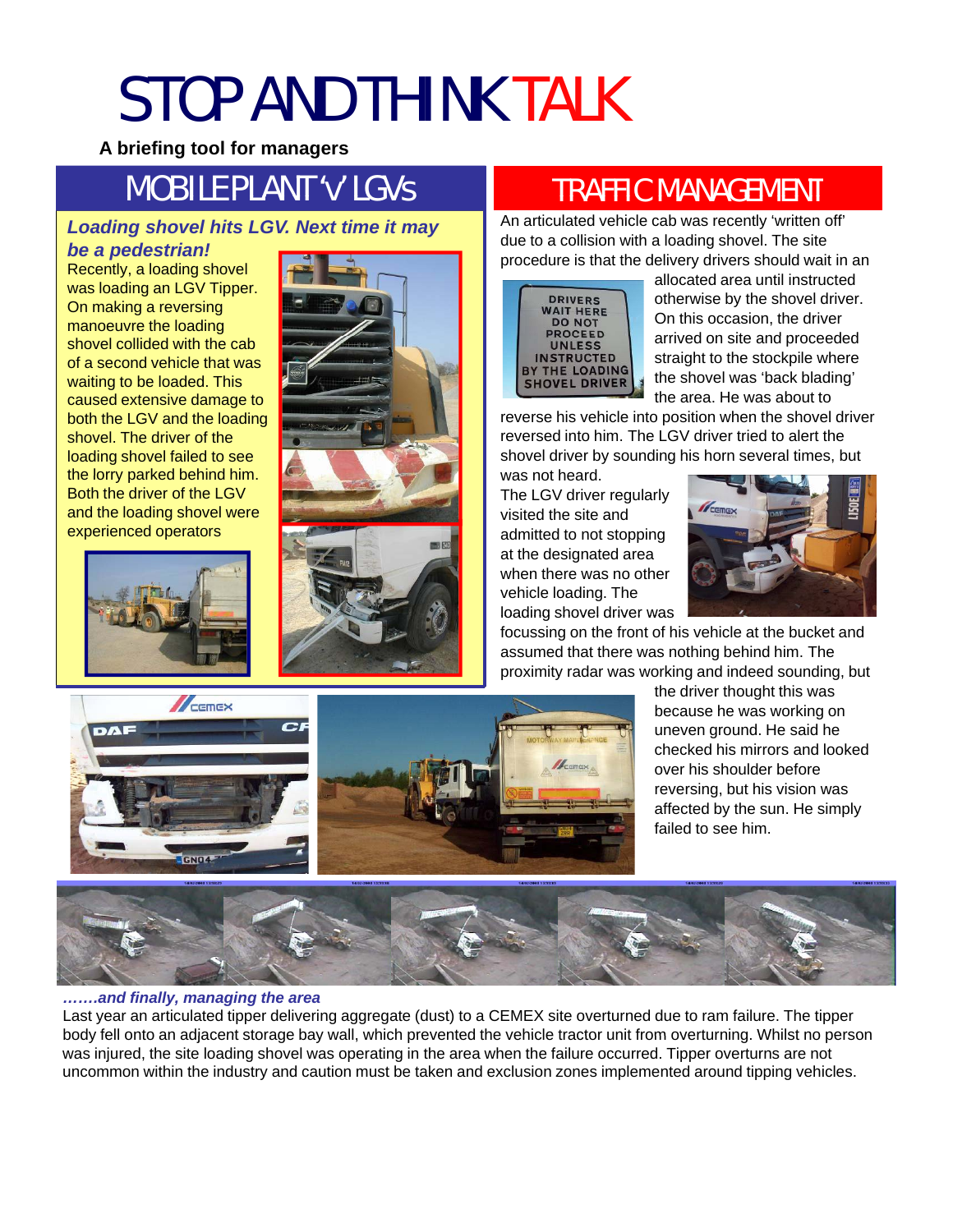# STOP AND THINK TALK

#### **Mobile Plant v LGVs**

#### **Preparation**

This stop and think talk can be used individually or with a group. It could be delivered in the vicinity of a vehicle or mobile plant to enable wider discussion of other issues and also to demonstrate visibility considerations. Take care that the area is isolated from moving traffic and people can hear what you are saying. Participants should receive a copy of the talk for their CPD files as well as signing the training declaration.

#### Introduction (After reading out the case studies)

There have been several incidents resulting in collisions between mobile plant and Large Goods Vehicles (LGV). Whilst each of these incidents had different factors involved they all had a common outcome – a collision has occurred resulting in extensive damage. Although nobody has been harmed, there is potential for a very serious injury. Pedestrians and vehicles should be segregated wherever practicable – assess your site to see if you are taking all the necessary precautions.

### THE TALK Use the questions below to open the discussion under each heading and then go through<br>Hazards the lists explaining in detail each hazard / control and what is expected

#### **Question 1 – What are the hazards/factors which contribute to collisions and near misses associated** • Check lighting is suitable and sufficient for the work with mobile plant and lorries **If the Community of the interval is a**rea. If sunshine affects your vision, wear sunglasses

- Failure to stop and look relying too much on additional aids fitted to vehicles such as reversing cameras and radars.
- Failure to follow or implement local site rules such as the lorry driver not waiting until instructed by the shovel driver – but the lorry has done this on **shovel differentl** numerous occasions and his actions have never been challenged by employees on the site
- Failure to follow site speed limits
- Poor lighting / Glare from sun
- Poor housekeeping equipment left around site in traffic routes where a vehicle could hit it
- 
- Haste  $-$  just want to get the job done
- Untrained / inexperienced drivers
- Distractions from loud radios, mobile phones, i-pods
- Failure to implement an exclusion zone around tipping vehicles

#### **Question 2 – What are the controls for these hazards**

- Do not rely solely on the additional aids that's what they are – an **AID**. They do not replace the simple take a look over the shoulder, or if in doubt -Stop and **SEE AND BE SEEN!** Get Out ! Remember, you should have 360° vision
- Ensure you carry out a pre-start check to include all lights, alarms and sensors (ensuring sensors are set correctly)
- Ensure drivers are aware of the site rules, one way systems, loading procedures etc – site rules vary
- 
- Ensure all equipment is stored in a safe area. Do not leave it in the way of traffic routes where it can cause a collision and damage
- Audit the site to check that signs are clear and easy to understand – they can be misleading and interpreted differently.
- Do not rush the site speed limit includes you too
- Ensure all drivers are trained as competent and any refresher training is up to date
- Do not use mobile phones or two-way radios whilst driving any vehicle or mobile plant.
- traffic routes where a vehicle could hit it<br>• Be careful not to be distracted when driving by loud<br>• Complacency or the mind isn't on the job music on the radio. The use of i-pods are prohibited as they obscure all around sound and may result in you missing an alarm, horn or other audible warning
- Where LGVs are tipping, adopt the principles of 'MYSPACE' and allow an exclusion zone around the him is the destrians and other vehicles<br> **Controls**<br> **Controls**<br> **Controls** 
	- Challenge anyone not following site rules, speed limits or acting unsafely.
	- REMEMBER just because you have seen them, doesn't necessarily mean that they have seen you.

#### **AND FINALLY…..**

- 1.Clarify any points as required
- 2.Ask if there are any other safety related issues that should be discussed
- 3.Thank everyone for their participation